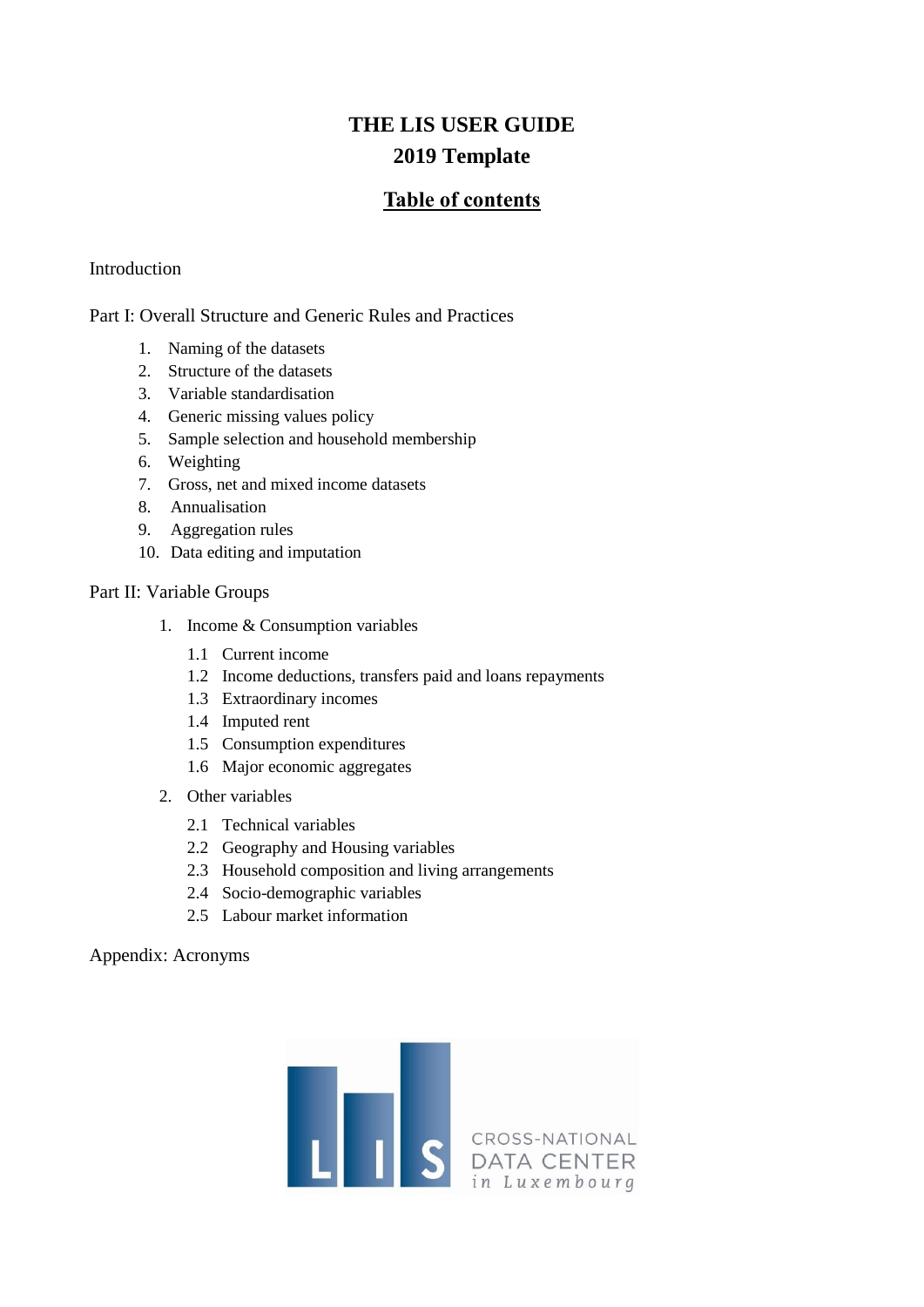# **Introduction**

<span id="page-1-0"></span>The *LIS Database* is the largest available income database of harmonised micro-datasets collected from about 50 countries in Europe, North America, Latin America, Africa, Asia, and Australasia spanning over five decades.

Harmonized into a common framework, LIS datasets contain household- and person-level data on labour income, capital income, pensions, public social security benefits (excl. pensions) and private transfers, as well as taxes and contributions and other non-consumption expenditures, consumption, together with socio-demographic and labour market information. The framework used for the harmonisation of the LIS data has evolved over time as a response to changing survey methods, revisions of theoretical foundations of key concepts, and integration of data from new countries. The set of LIS variables, their definitions and their harmonisation rules underlying the current version of the data is referred to as the *2019 Template*.

This document provides generic guidelines for the usage of LIS data, their overall structure and harmonisation practices, as well as an overview of the main blocks of variables included in the *LIS Database*.

More detailed information about the contents and coding of the LIS variables is available in the [METadata Information System \(METIS\)](https://www.lisdatacenter.org/our-data/metadata/) under the *Variables definitions*. In addition, METIS provides dataset-specific information included as *Contents and Notes*; this field includes both warnings about specific situations as well as the contents of income and consumption variables in each LIS dataset. Information about the original data source, such as the data provider, data collection information, and additional technical information is also available in METIS in the *Dataset information* section.

# <span id="page-1-1"></span>I.**Overall Structure and generic rules and practices**

### <span id="page-1-2"></span>**1. Naming of the datasets**

The datasets in the LIS database are named according to the 2-character country abbreviation coded according to the ISO-3166 (see Appendix) and the income reference year.

The income reference year is ideally the calendar year for which income data has been collected. If the income reference period crosses over two years, the year with the longest period will be chosen; if the reference period is equally split between two years, the most recent year will be used. Please note that the income reference year may differ from the year following which the survey was named by the data provider, and/or the year in which the survey was conducted.

### <span id="page-1-3"></span>**2. Structure of the datasets**

Each LIS dataset is composed of two files, a household level file and an individual level file.

 The household level file (henceforth referred to as the LIS H-file) contains a record for each household of the sample (whereby the most common definition of household used by most data providers is the single person or the group of persons living in one dwelling and sharing a budget).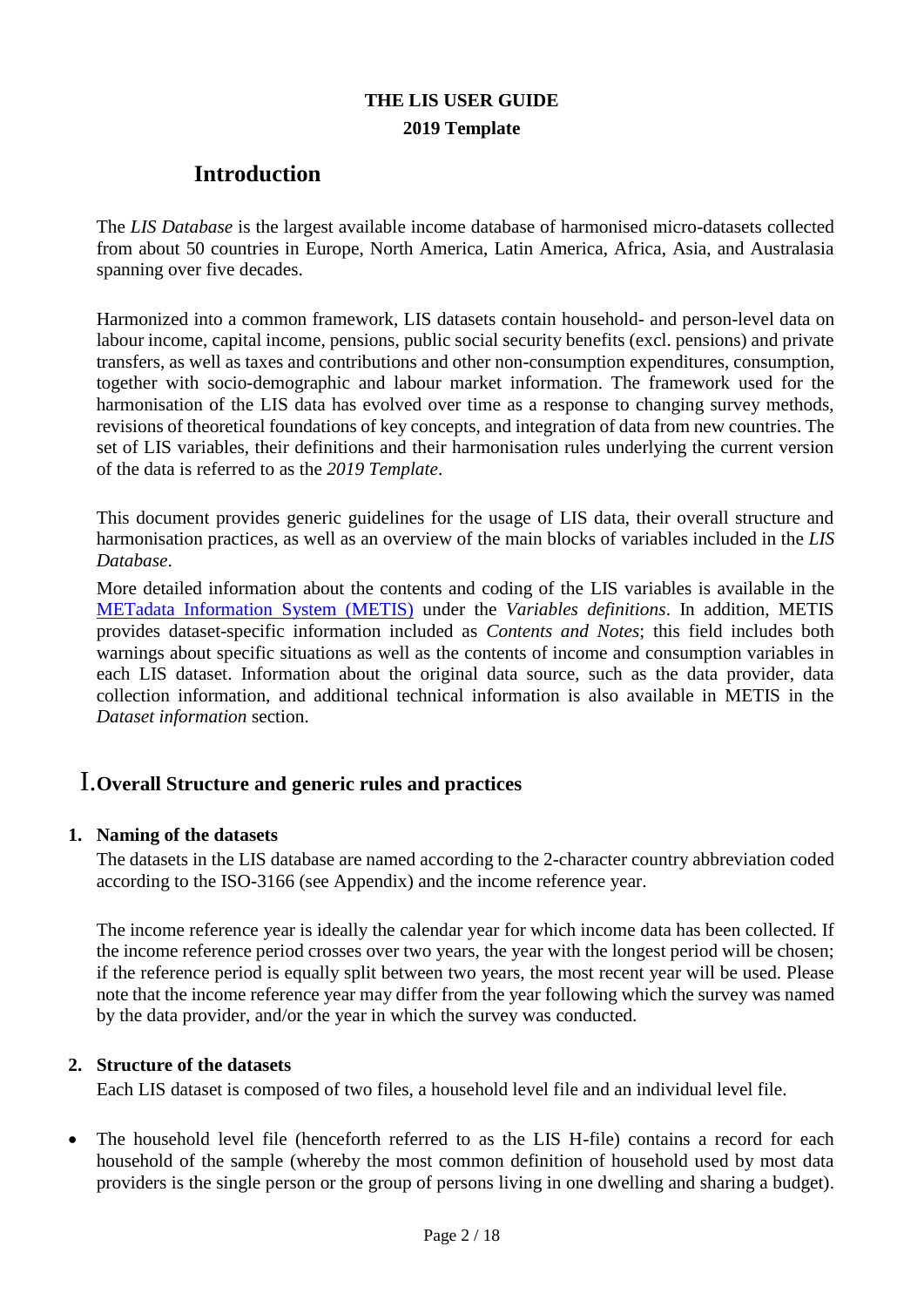Note that in a handful of cases the data are based on concepts different than the household (e.g. tax unit, family unit, etc. – see *Dataset information* in METIS for more information).

 The individual level file (henceforth referred to as the LIS P-file) includes as many records as there are individuals in the household.

In all datasets, the individual level files contain the same variables, and the same is true across household files. This means that all variables are physically present in the file even if the information was not available for that country and year.

### <span id="page-2-0"></span>**3. Variable standardisation**

Most LIS variables are standardised along two dimensions: in terms of conceptual content (the variables are as comparable as possible across datasets in terms of concepts/definitions) and in terms of coding structure, i.e.:

- i.Continuous standardised variables report information expressed in the same unit across different datasets (e.g. monetary variables report annual units of national currency, hours variables report number of hours worked per week, age variables report number of years).
- ii.Categorical standardised variables report information expressed with the same value codes and labels.

*Country-specific variables* - There are some variables that are not standardised (variables denoted by " c" suffix). While the variable name is the same across all datasets, the variable label may differ to indicate the actual (dataset-specific) content for the dataset in question. Both the exact content and the coding structure will differ across datasets: those variables are always categorical and their exact content and coding structure is indicated in the (dataset-specific) variable and value labels (as can be seen in the *Statistics* or *Codebooks* sections of METIS), while additional information may be provided in the *Notes*.

### <span id="page-2-1"></span>**4. Generic missing values policy**

In the original data underlying the LIS Database, treatment and documentation of missing values (refused to answer or does not know) and not applicable cases, vary substantially. In order to simplify the information and usability across the datasets, LIS has standardised its approach to missing values in the following way.

*Missing values policy for income and consumption variables -* This section applies to the blocks Current income, Income deductions, transfers paid and loan repayments, Extraordinary income, Imputed rent, Consumption expenditure, and Major economic aggregates. LIS codes to value '0' in the following three scenarios:

- i) the information has not been collected.
- ii) the information has been collected, but is not available at the level of detail necessary for the LIS variable in question.

Vice versa this means that only observations where respondents refused to answer or indicated that they do not know the amount, are reported with missing value 'dot'.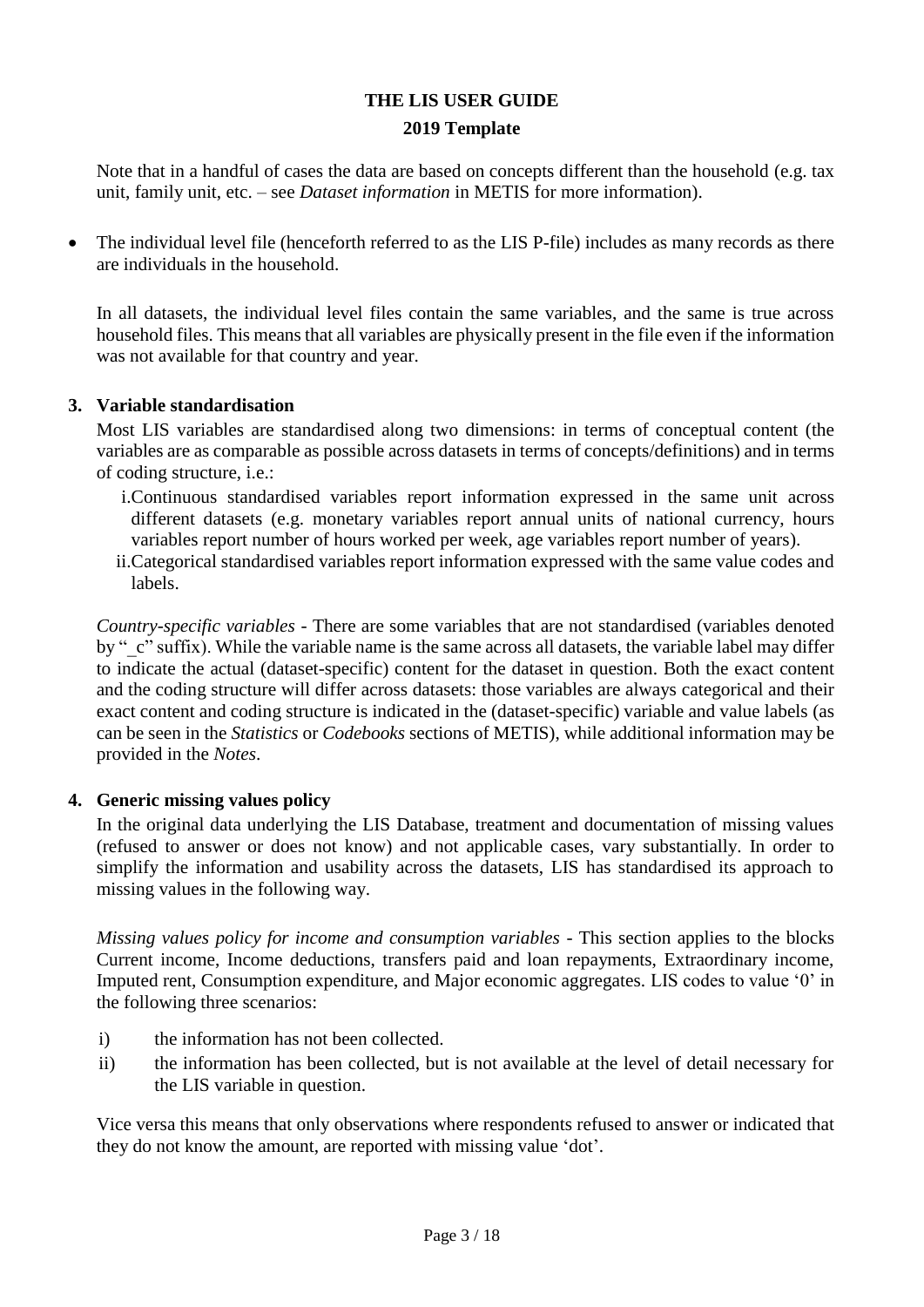*Missing values policy for other LIS variables -* The system missing value 'dot' represents all cases of observations for which the information is not available. This includes both, the cases where the information is not applicable (e.g. the person does not work and hence cannot have an industry), and the cases where the information is applicable, but not available. The latter case includes the following situations:

- The information is applicable, but has not been collected by the data provider for a given subset of the sample or at all (e.g. only heads and their spouses/partners were routed through the individual level questionnaire).

- The information is applicable and has been collected by the data provider, but the respondent did not answer (don't know/refusal).

### <span id="page-3-0"></span>**5. Sample selection and household membership**

The sample included in the LIS files represents a cross-section of the total population during a single time period.

*Household sample -* The final sample included in the LIS H-file includes only those household-level observations belonging to the valid cross-section of the population. As a result, every observation in the sample will always have a valid cross-sectional weight (as the weight must have been constructed for that specific sample).

*Individual sample -* The LIS P-file includes observations for all *household members*, i.e. individuals belonging to the households included in the LIS H-file and sharing the budget in the household. Note that in some surveys, information is collected also for individuals who are linked to the household but do not share the budget (this applies to live-in domestic servants, lodgers, guests and boarders, and in some rare case also to persons not living in the same dwelling, such as relatives). In these cases, LIS does not retain the information, as the incomes of those non-household members are not to be considered when aggregating individual income to the household unit to compute household level aggregates; similarly, non-household members are not counted in the equivalence scale, as they do not consume resources from the same budget as other household members.

### <span id="page-3-1"></span>**6. Weighting**

All LIS files include weight variables (at the household level in the H-file and at the individual level in the P-file) that are needed to make the sample representative of the overall population. The weights included in the LIS files are those calculated by each data producer; generally, those correct at least for sampling bias, but not necessarily for unit or item non-response bias, in which case perfect representativeness of the total national population cannot be guaranteed. For more information about the data provider methodology for the construction of the weight, see the *Dataset information* in METIS.

On the basis of the original weight(s), LIS carries out the following adjustments:

- If the data provider provides weights only at one level (either household or individual), LIS creates the weight at the other level from the one provided; more specifically, in case only an individual level weight was provided, the household level weight is created from the individual level one by averaging the weights of the individuals in the household, while in the opposite case, when only the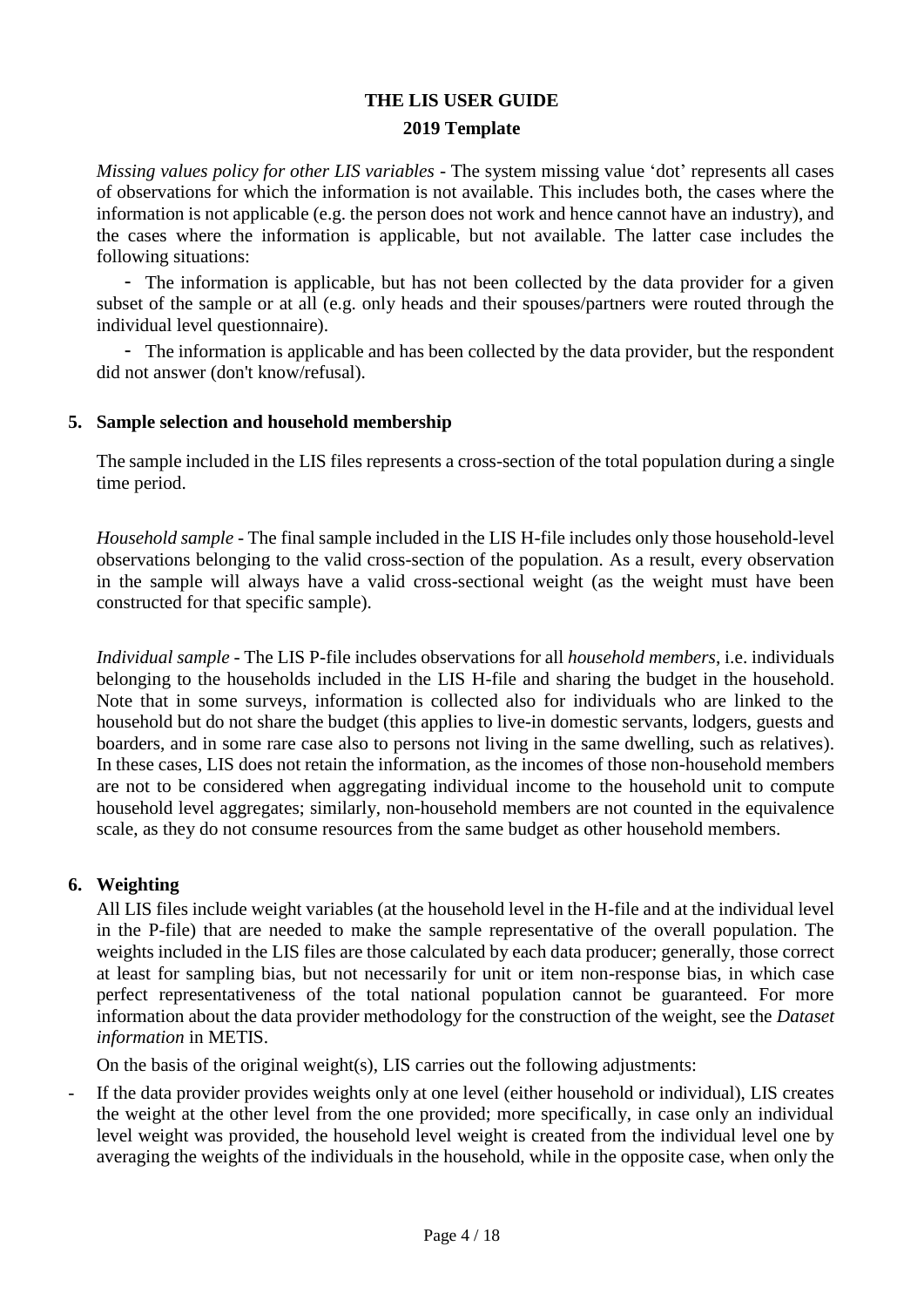household level one was provided, the individual level weight is set equal to the household level weight for all household members.

- If the weight originally provided by the data producer does not already inflate to the total population, then an inflation to total national population is carried out by LIS to create the main set of LIS weight variables (*hpopwgt* and *ppopwgt)*.
- LIS provides a second set of weights (*hwgt* and *pwgt*), where the original weight is normalised to 10,000 by country; those weights should be used in multi-country analyses if each country is intended to have the same weight (while the use of inflated weights implies that each country counts in the final results proportionately to its population size).

In addition to the main and the normalised weights, LIS also provides additional weight variables (*hwgta* and *pwgta*) in case the data provider had provided a weight calculated calculated for a selected sub-sample of households.

### <span id="page-4-0"></span>**7. "Gross", "net" and "mixed" income datasets**

LIS datasets are classified into either gross, net or mixed income datasets depending on the extent to which income taxes and social security contributions are captured in the original data.

*Gross income datasets* - In the ideal case, all LIS income variables (with the exception of the disposable household income variables, *dhi* and *dhci*) report amounts gross of income taxes and social security employee contributions (but not employer contributions), and the overall amount of taxes and contributions is also available separately, so that it can be deducted from the total gross amount in order to obtain total disposable income. All the datasets satisfying these criteria are referred to as "gross" datasets (see variable *grossnet* – category 100 "taxes and contributions fully captured"). Please note that often taxes and contributions are only available at the household level even for datasets that have individual level incomes.

*Net income datasets -* Often, however, respondents are asked to report only net amounts (as those are the ones they know best), and there is no information about the income taxes and social security contributions paid on those amounts. In these cases, all LIS income variables report net amounts, including the overall total income variable, which will thus be the same as disposable income. These datasets are referred to as net datasets (see variable *grossnet* – category 200 "taxes and contributions not captured").

*Mixed income datasets -* There are some datasets that are neither purely net nor gross. This can happen in cases when information was available only for taxes but not for contributions (or vice versa), or in cases when the information on taxes and contributions was only available for certain subcomponents of total income, or was available for total income but not subdivided by income subcomponents. Depending on the specific situation, the LIS income variables may either be all net, or all gross, or gross of only taxes or contributions, or partly gross and partly net (a dataset note in METIS will inform the user about the specific situation). All those cases are flagged as being "mixed" income datasets (see variable *grossnet* – category 300 "taxes and contributions insufficiently captured").

Please note that the term gross and net as explained above should not be confused with the situations where the same terms refer to incomes that are gross or net of costs (e.g. rental income and selfemployment income can be recorded either before or after deduction of the costs incurred); with respect to this definition of gross/net, LIS variables should ideally be net (and a note would warn users when this is not the case).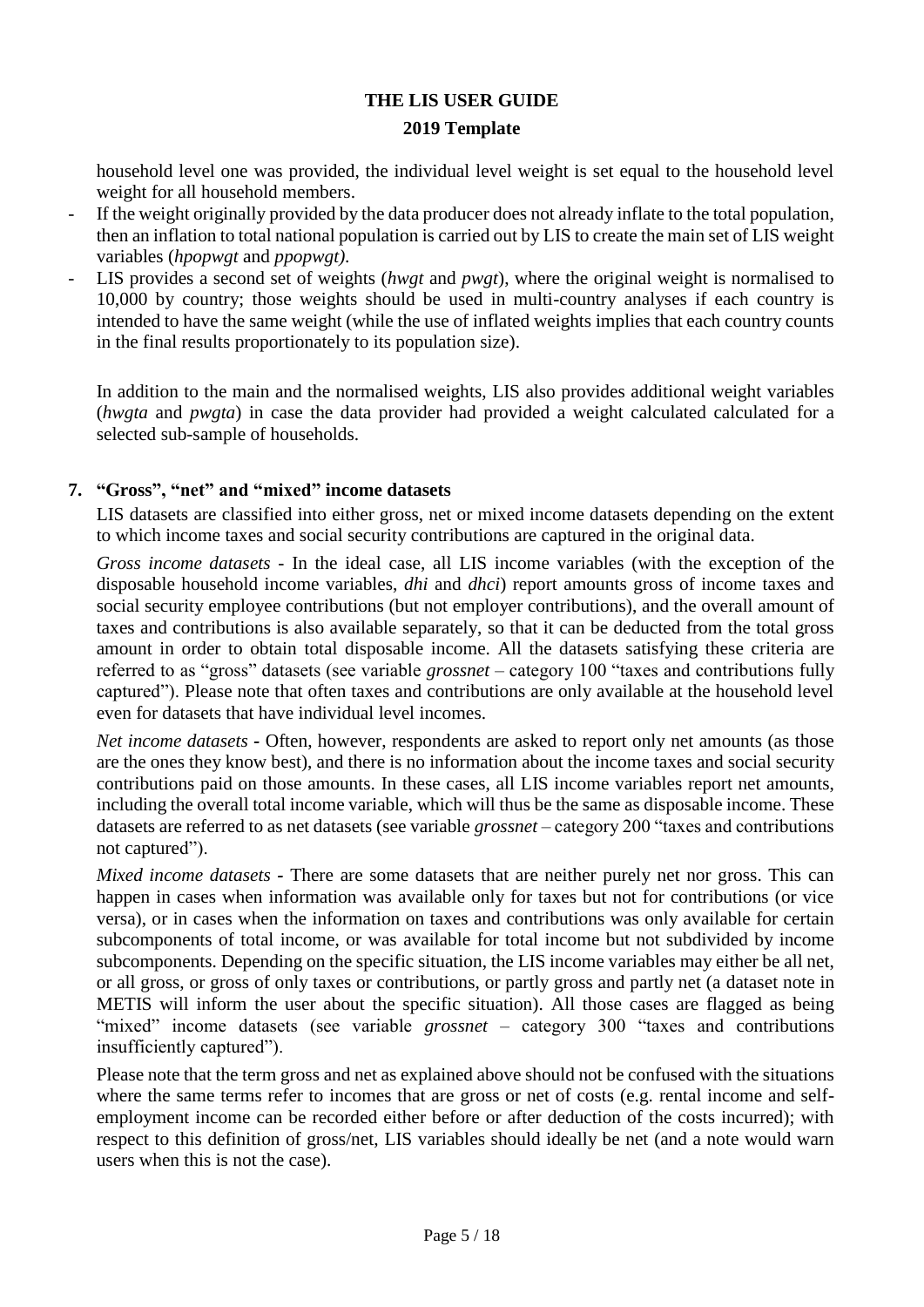### <span id="page-5-0"></span>**8. Annualisation**

All LIS income and consumption variables report annual amounts. If the original survey did not provide annual amounts, whether because of a different reference period, or because the amounts are collected as usual amount together with periodicity and number of periodicities (e.g. usual monthly wage, and number of months during which it was received during the year), LIS annualises the amounts. In the latter case (where the reference period is one year, but the data are not recorded as annual amounts, LIS simply multiplies the regular amount by the number of periodicities in the year (e.g. if wage income is recorded on a monthly basis, LIS multiplies the amount by the number of months the income was received during the year). In the case of current income surveys (where the incomes refer to the last payment received), or surveys with shorter reference period than a year for the incomes/expenditures (this is often the case for household budget surveys, which may collect for example all the inflows and outflows during a given month), the annualisation carried out by LIS involves the assumption that those flows were occurring during the whole year with the same pattern as during the reference period (and reported amounts are simply multiplied by 52 (if weekly), 12 (if monthly), 4 (if quarterly) or any other number of reference periods in one year).

Lump-sum incomes are taken into account as such, not multiplied by 12 or any other multiplier, unless there is a clear reason to do so (e.g. the original survey indicates that the lump-sum income is received twice per year).

### <span id="page-5-1"></span>**9. Aggregation rules**

*Aggregation of sub-categories into overall categories in categorical LIS variables –* Many categorical variables have a multi-digit coding structure whereby the codes starting with the same digit belong to the same overall category. As a result, by selecting all the subcategories, one does not necessarily get the total of one overall category. To clarify this, let's make an example with variable *own* (owned/rented housing): the codes in the 100s stand for owned housing, while the codes 110 and 120 are subcategories of that overall category, namely owned outright and owned with mortgage. In one and the same dataset observations can be coded either at the higher level or at the lower level (i.e. some households may have been coded 110 (owned outright), others 120 (owned with mortgage), yet others directly with 100 (owned) in case it was not possible to determine whether they had a mortgage or not). As a result, by selecting all the subcategories, one does not necessarily get the total of one overall category (i.e. by selecting the owned outright (110) and the owned with mortgage (120), one does not necessarily select all the owned; the selection of the higher code 100 is needed as well).

*Aggregation of individual level incomes into household level incomes* - In general, household income amounts are aggregated from individual-level values of all household members, so that the sum of any LIS individual income variable in the P-file over all household members is identical to the amount in the corresponding LIS household level variable. In some cases though, individual level incomes do not sum up to household income; this may be because:

i) only part of those incomes were collected at the individual level, while the rest was only available at the household level (e.g. children's wages are often recorded only at the household level). If individual-level information is not available, all the individual level income variables remain at zero and the recorded household values are used to fill in the household level LIS variables.

ii) In other cases, the individual level income variables and the household level ones are filled independently from each other (this happens if the data provider provides two sets of variables,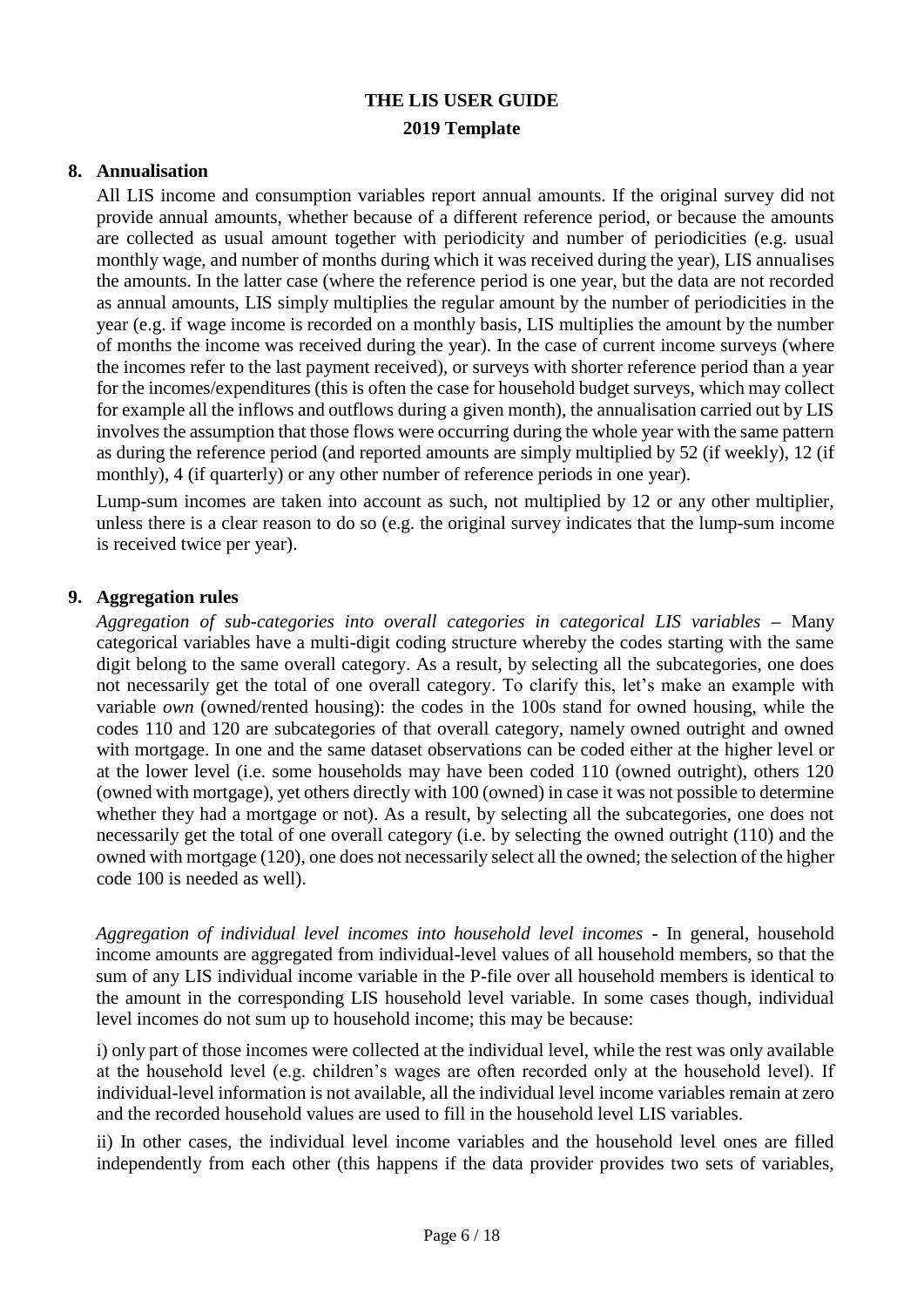either because they were collected independently, or because only one of the two sets was imputed/grossed up, e.g. cn13).

*Aggregation of LIS sub-variables into upper level variables* – LIS income variables are disaggregated over several levels of subcomponents: total current income is the sum of income from labour, capital, pensions, public social benefits (excl. pensions) and private transfers, and, on their turn, each of the five main income blocks is aggregated from further sub-components. However, while the disaggregation of total current income into the five main income blocks is always ensured (i.e.  $hitotal = hilabout + hicapital + hipension + hipubsoc + hiprivate$ ), the disaggregation of each of these five blocks into further subcomponents is not always possible , as some amounts are reported directly at the higher level. For example, labour income (*hilabour*) will certainly include variables *hi11*, *hi12*, *hi13* and *hi14* (and in some datasets it may be exactly equal to the sum of those four sub-components), but it may also include an additional amount that was included directly at the level of *hilabour*. In datasets with very little level of detail available, total labour income was provided as a unique amount and hence directly put into *hilabour* (so that the four subcomponents are all zero).

A similar aggregation rationale applies to the individual level income variables: *pitotal* is always equal to the sum of all individual level variables (*pilabour*, *pipension*, *pi41*, *pi42 pi43* and *pi44*), whereas the subcomponents of each of them do not necessarily add up to the upper level aggregate. It should be noted that variable *pitotal* is always created, even when the subcomponents are incomplete; as a result, it cannot be ensured that it is perfectly comparable across datasets.

Finally, for other blocks of income and consumption variables (i.e. those not entering the construction of total disposable household income), the upper level variables are not necessarily equal to the sum of the sub-components (as some amounts may have been added directly at the upper level); similarly to *pitotal*, the existence of an upper level variable does not ensure that it is complete (it is rather the sum of all the subcomponents – or the amounts that were directly put at that level - that were available). The only exception concerns total consumption expenditure (*hcexp*), as it can be empty even when some sub-components are filled (this happens if the original data only provided a subset of the total consumption).

### <span id="page-6-0"></span>**10. Data editing and imputation**

When constructing the LIS variables, LIS does some data cleaning and editing of the original data. This may happen at two levels:

*Consistency checks* – Some very broad consistency checks are applied to some sets of variables. This is mostly the case for the living arrangements and major demographic variables: it is always ensured that each household has exactly one (and only one) head and that there is not more than one spouse (unless it can be explained by polygamy); age and marital status are checked against relationship to the head and to each other. Some other variables are also checked against impossible or highly improbable values (e.g. a group of oddly looking numbers at the high end of a continuous variable, such as a series of 8s or 9s).

*Data editing* – For standardized variables, original data may be substantially re-edited. This is especially true for summary dichotomous variables such as *immigr*, *educlev* and *educ*, etc. For those variables, users who do not wish to use the LIS codings (based on assumptions made at the discretion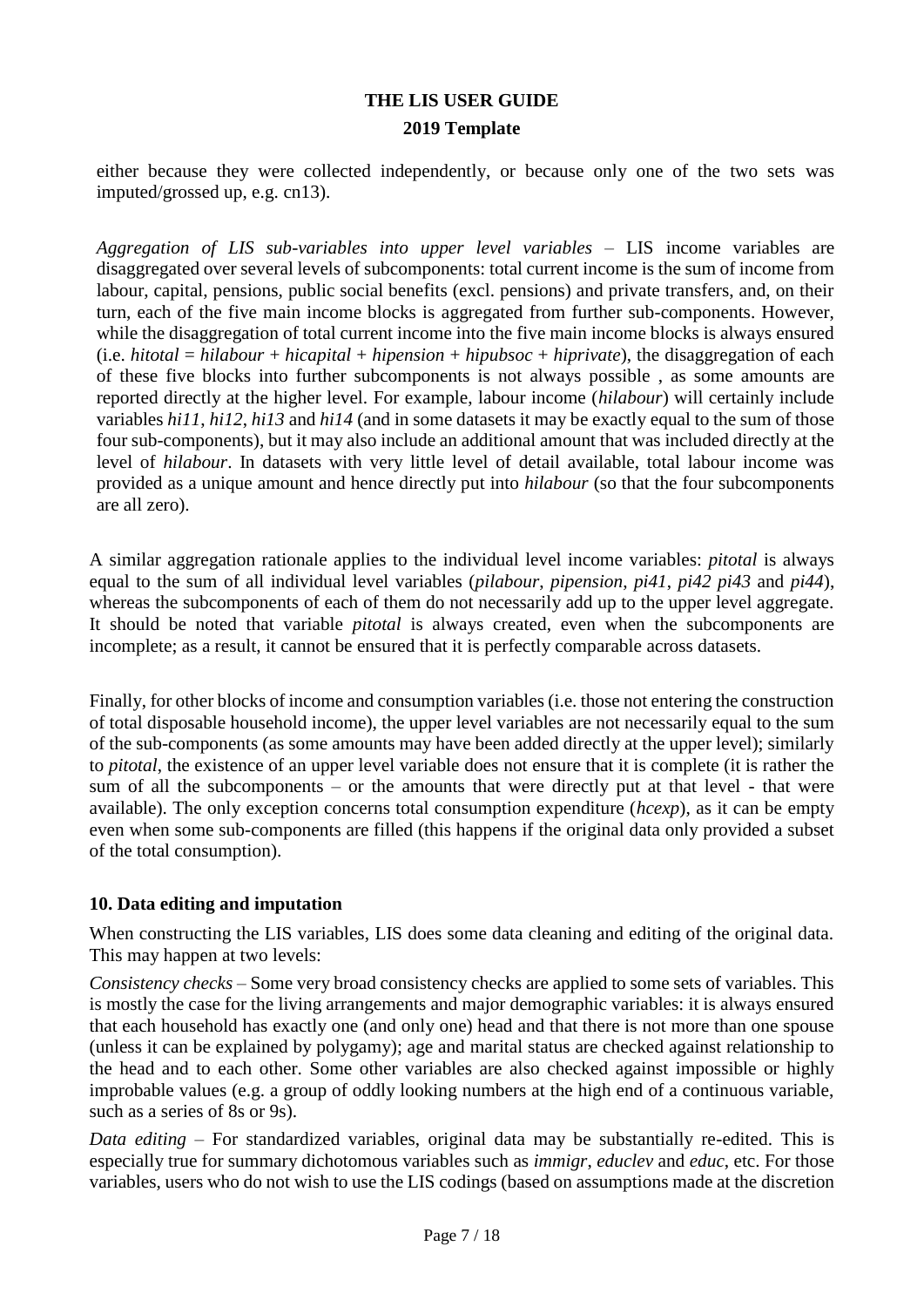of the LIS staff, and reported in the dataset specific documentation) are welcome to use the corresponding country-specific variables (e.g. instead of using the *immigr* dummy, users can choose to work with the corresponding country-specific variables from which it was constructed - *citizen*, *ctrybrth*, *yrsresid* or *immigr\_c* - and create their own definition of immigrant).

*Imputation* – While LIS always uses the results of imputations carried out by the data providers, it does not carry out its own imputations. As a result, depending on the data providers' imputation practices, some LIS datasets include item or partial unit non-response while others do not. In case of major income imputations by a data provider, a dummy flags the records imputed (see *fpimpu* for the individual level and *fhimpu* for the household level).

# <span id="page-7-0"></span>II.**Variable Groups**

### <span id="page-7-1"></span>**1. Income and Consumption variables**

LIS datasets include a large amount of variables referring to incomes (current and extraordinary), income deductions and other transfers paid and consumption. Data collection for such variables may differ substantially between original surveys: some data are based on survey collection, others on administrative records, yet others on full simulations (e.g. taxes, imputed rents or even some flatrate public benefits). Some datasets use one of the three sources above, while others may combine two or all three methods.

Data availability also varies widely. A dataset included in the LIS database must by definition have full coverage of current income. However, income taxes and social security employee contributions and other income deductions or payments are sometimes not included, while consumption is often not included (or not fully covered) and extraordinary incomes are rarely available.

All LIS income and consumption variables are reported in annual amounts and in units of the national currency in use today (see variable *currency*). In addition to this, LIS provides a dataset that includes conversion factors for CPI adjustment and PPP adjustment to 2017 and 2011 International Dollars. This dataset can be accessed online [\(https://www.lisdatacenter.org/resources/ppp](https://www.lisdatacenter.org/resources/ppp-deflators/)[deflators/\)](https://www.lisdatacenter.org/resources/ppp-deflators/) and through LISSY (see [https://www.lisdatacenter.org/data-access/lissy/syntax/\)](https://www.lisdatacenter.org/data-access/lissy/syntax/).

LIS income and consumption variables are split into the six major blocks:

*- Current incomes* (variables suffixed by *hi* and *pi*): these consist of cash payments as well as the value of goods and services received by the household or by individual members of the household at periodic intervals (annual or smaller), that are available for current consumption and that do not reduce the net worth of the household;

*- Income deductions, transfers paid and loans repayments (*variables suffixed by *hx* and *px*): these consist of non-consumption expenditures such as taxes, contributions, donations, inter-household transfers and interest paid on loans;

*- Extraordinary incomes* (variables suffixed by *he* and *pe*): these consist of windfall gains and other such irregular and typically one-time receipts;

*- Imputed rent (variable hrenti)*: this section consists only of the imputed rent;

*- Consumption* expenditures (variables suffixed by *hc*): these consist of monetary and non-monetary consumption items, with the exception of imputed rent.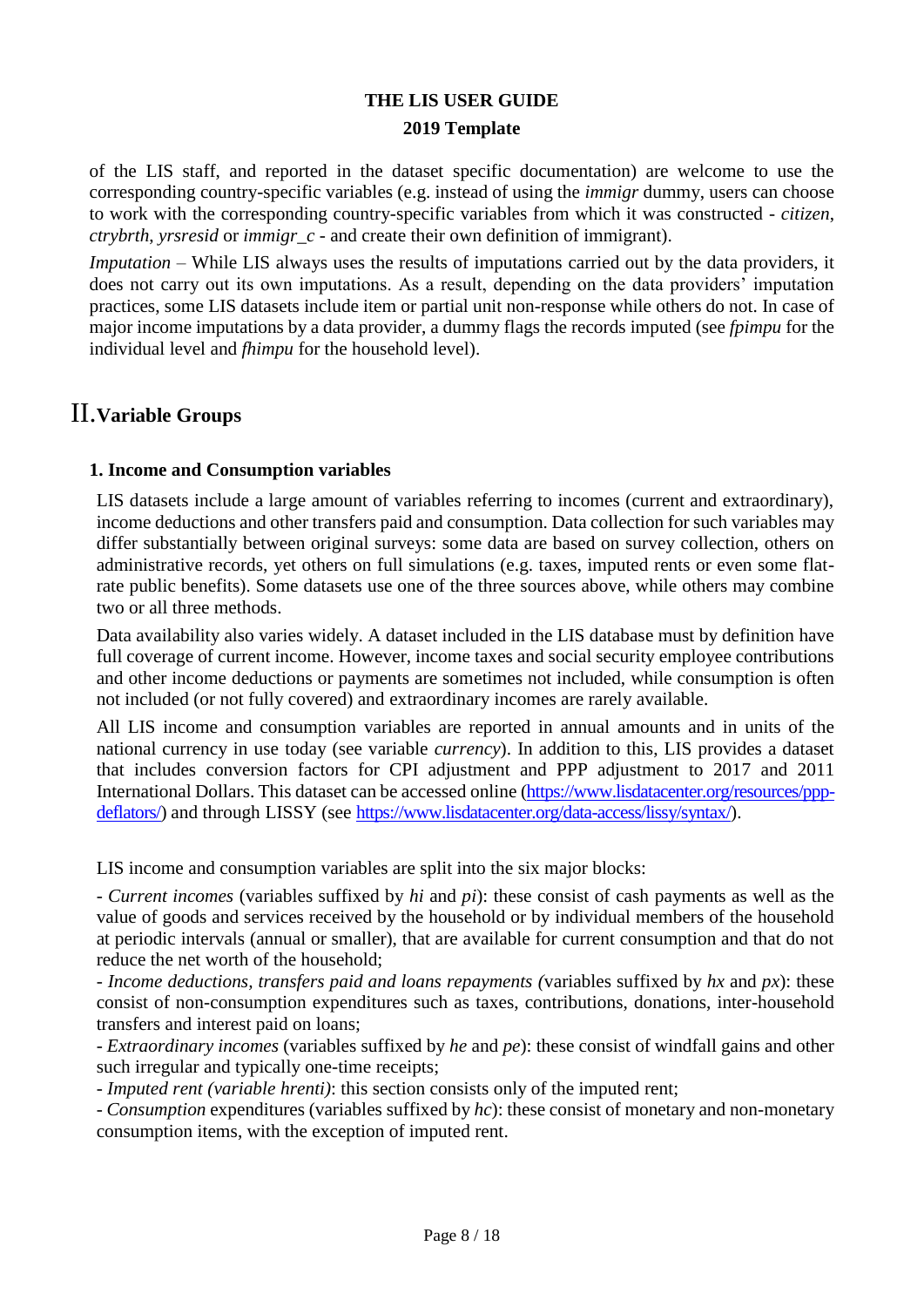*- Major economic aggregates:* main aggregates mostly constructed from variables belonging to the above mentioned blocks and consisting of a series of income aggregates (including the overall concept of total disposable income and its major components) and consumption aggregates.

All these variables always exist at the household level in the household file (prefixed by "h"), and may or may not exist at the individual level in the person file (prefixed by "p"), depending on the relevance of the variable at the individual level (see *LIS Variables List* for an exhaustive list of all the variables that exist also in the person file).

### <span id="page-8-0"></span>**1.1 Current income**

*Current income* refers to all receipts whether cash or non-cash (value of goods and services, also referred to as in-kind incomes) that are received by the household or its individual members at annual or more frequent intervals, that are available for current consumption and that do not reduce the net worth of the household. These include cash and in-kind income from labour, income from capital, pensions, cash payments from social security transfers (excluding pensions), and non-cash social assistance transfers, as well as cash and in-kind private transfers. There are two notable exceptions among the non-cash incomes:

- *Non-cash incomes from capital -* These refer to the imputed value of the service of durable goods owned by the household, including the dwelling and other durables such as cars. As important as these incomes may be, they are rarely available in the income microdata and, when available, they are calculated with widely varying methodologies. For these reasons, they are excluded from DHI. Users wishing to include them can do so with the use of the LIS microdata.
- *In-kind universal transfers from government -* These refer to government-provided services that benefit individuals, but are provided with the primary objective of meeting the general needs of the overall population, rather than that of assisting the poor. Specifically, we do not include in-kind transfers in the areas of housing, care (including child care), education, or health. These transfers are very hard to evaluate at the individual level and thus are typically only available at the macrolevel. Thus, the value of these transfers is also excluded from DHI and, these in-kind incomes are not available in the LIS microdata.

Although we state above that we include non-cash social assistance transfers, note that this does not mean that all non-cash means-tested public benefits are included in current income. We exclude means-tested public benefits in cases where they form a portion of a system in which benefits are granted to the whole population (poor and non-poor), although using different tools and programs. For example, in the case of health insurance in the U.S., we have excluded benefits received through the Medicaid program (which provides health insurance to low-income Americans) because most persons who do not receive Medicaid are subsidised either through the U.S. tax system – if employed – or through Medicare (the social insurance program for the elderly and persons with disabilities).

Note that by referring to the periodic intervals of one year or less, the definition of current income implicitly excludes all irregular and one time receipts such as extraordinary (or windfall) income and inflows from sales of durables, and intake of loans.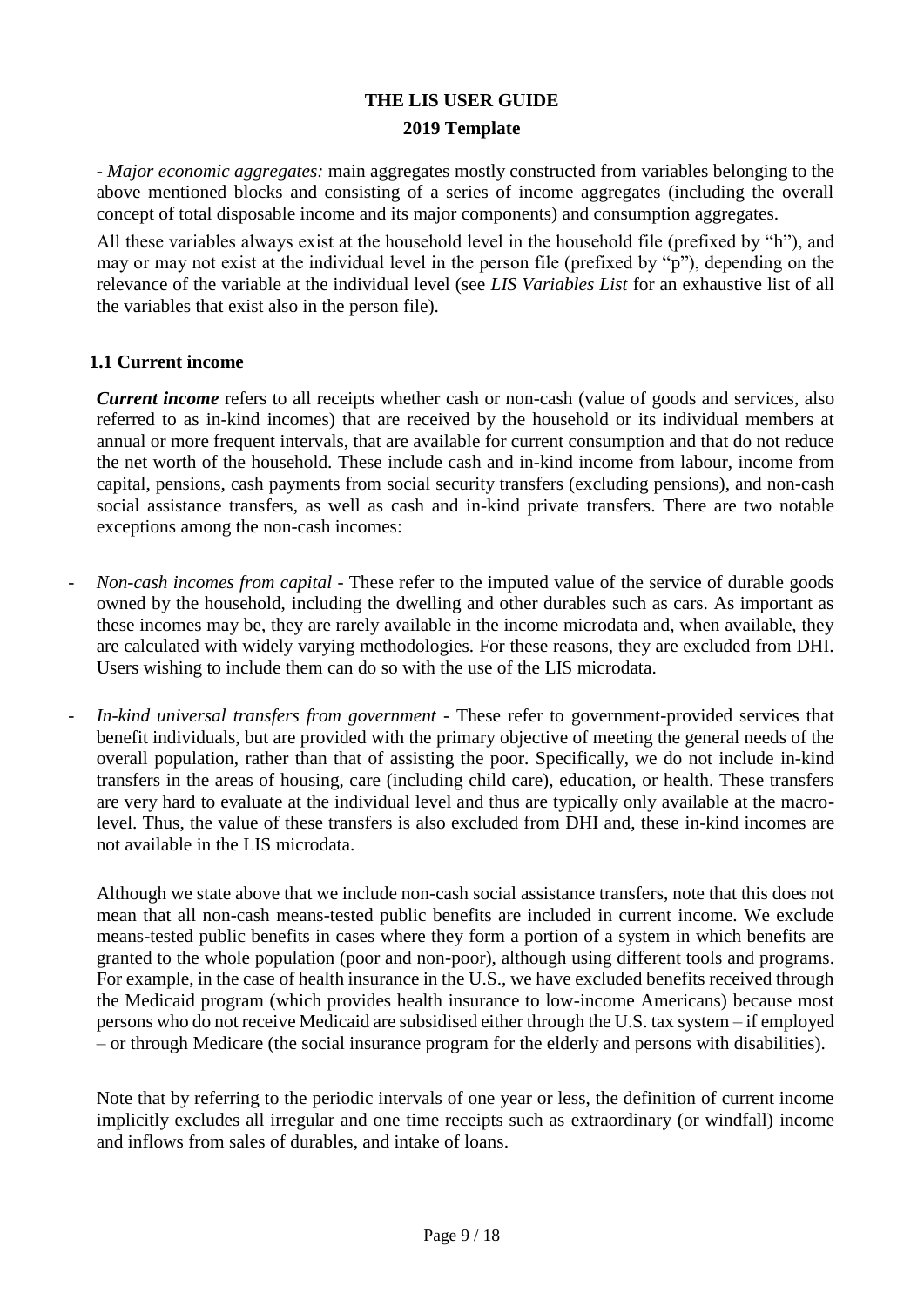Total current income is disaggregated into five major components:

*Current income from labour* (*h/pilabour* and *h/pi1* variables): cash payments and value of goods and services received from dependent employment, as well as profits/losses and value of goods from self-employment, including own consumption.

*Current income from capital* (*hicapital* and *hi2* variables): cash payments from property and capital (including financial and non-financial assets), including interest and dividends, rental income and royalties, and other capital income from investment in self-employment activity.

*Income from pensions* (*h/pipension* and *h/pi3* variables): pension income from all pillars (private, occupational, public), all types (insurance, universal, assistance), all functions (old-age, disability, survivors).

*Income from public social benefits excl. pensions (<i>hipubsoc* and *h/pi4* variables): cash social security transfers (excluding public pensions) stemming from insurance, universal or assistance schemes, and in-kind social assistance transfers.

*Private transfers (hiprivate and*  $h$ */pi5* variables): cash transfers and value of in-kind goods and services of a private nature that do not involve any institutional arrangement between the individual and the government or the employer, including transfers provided by non-profit institutions, other private persons/households, and other bodies in the case of merit-based education transfers.

### <span id="page-9-0"></span>**1.2 Income deductions, transfers paid and loans repayments**

These consist of expenditures on non-consumption goods and services (such as taxes, contributions, donations, inter-household transfers and loan instalments.

### <span id="page-9-1"></span>**1.3 Extraordinary incomes**

Extraordinary (or windfall) income (often referred to as capital income as opposed to current income) consists of all windfall gains and other such irregular and typically onetime receipts, such as windfall labour income (severance pay, retirement packages), capital gains, inheritances, and other extraordinary income (insurance compensations, lottery winnings, etc.).

### <span id="page-9-2"></span>**1.4 Imputed rent**

This section consists only of the imputed rent variable, defined as the imputed value of the service of the dwelling owned by the household.

### <span id="page-9-3"></span>**1.5 Consumption expenditures**

LIS ideally records total consumption, including that stemming from expenditures (i.e. if the good or service consumed has been purchased by the household) and that stemming from own-production, transfers or gifts (goods and values consumed and not purchased, but either given to the household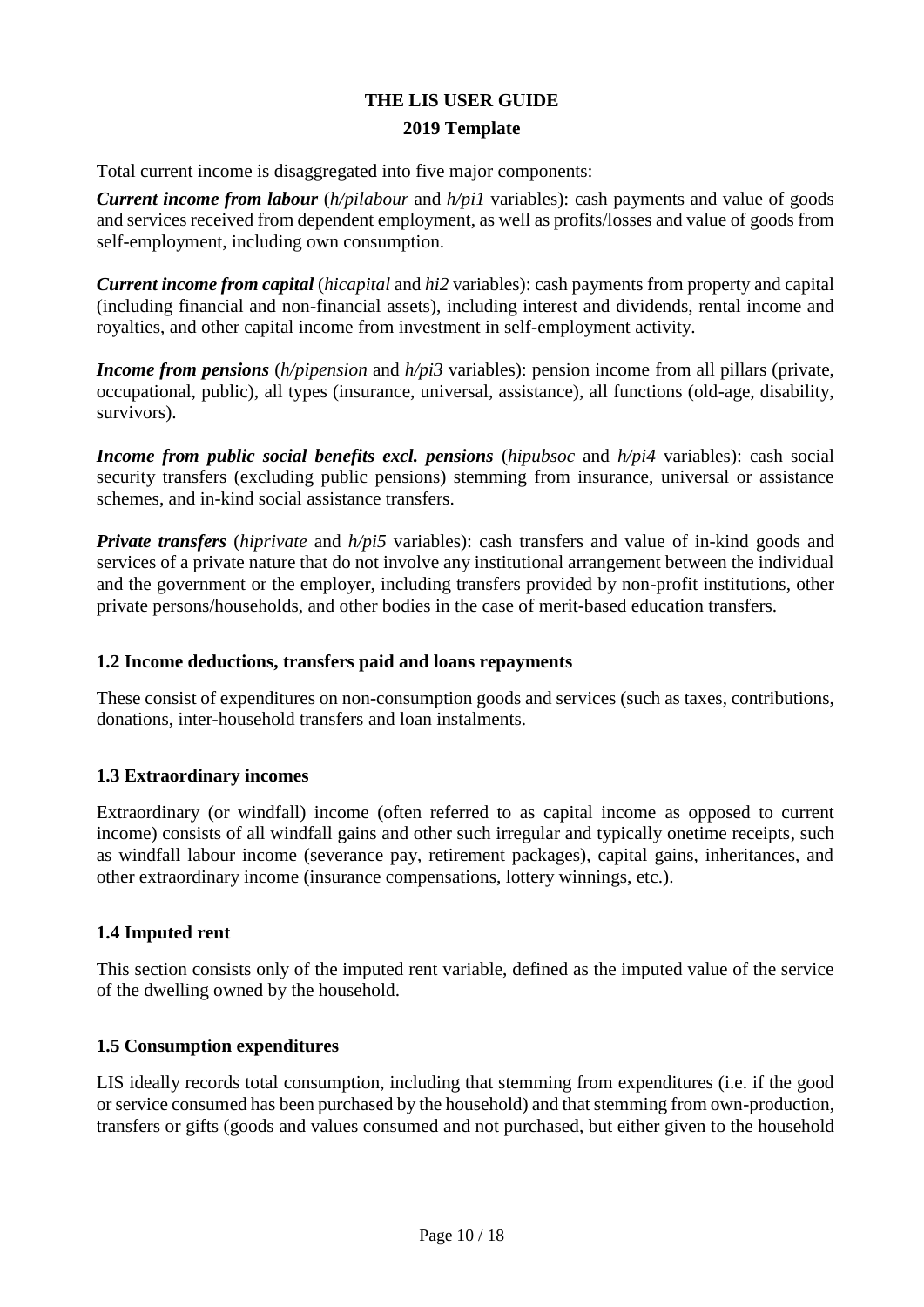from somebody else, or self-produced). Similarly, to the current income concept, there is a major exception in total consumption as well, i.e. imputed rent is not included.

Consumption items (whether monetary or non-monetary) can be disaggregated by the type of good or service being consumed (LIS uses the 12 major groups of the COICOP classification of consumption goods and services.

#### <span id="page-10-0"></span>**1.6 Major economic aggregates:**

In order to facilitate the use of the LIS data, LIS has created some income and consumption aggregates that are commonly used in research. These aggregates are either derived from other LIS variables, in which case the calculation always follows the same formula to ensure prefect comparability across datasets, or are produced from original variables (in which case it is not possible to recreate them on the basis of other detailed LIS variables). Are listed below those aggregates that are not part of the current income disaggregation tree:

*- dhi*: disposable household income, which includes current total income net of income taxes and social security contributions (*dhi* = *hitotal* - *hxitsc*); *dhi* is the variable used for the LIS Inequality and Poverty Key Figures.

*- hvalgs*: total value of goods and services, which includes the in-kind income from labour (fringe benefits and own consumption), from the State and from private households or institutions (*hvalgs*  $= h i 13 + h i 14 + h i 47 + h i 53$ .

*- dhci*: disposable household cash income, which includes total cash current income net of income taxes and social security contributions (*dhci* = *dhi* – *hvalgs).*

*- hpublic*: public transfers, which corresponds to the social security redistribution, and includes public pensions and public social benefits excl. pensions; this variable is further disaggregated into:

*hpub\_i*: insurance transfers: transfers stemming from social security systems where eligibility is based on the existence and/or the length of an employment status; in most cases the benefits are financed by contributions paid by employers, workers or both, and their amount is usually dependent on either previous earnings or previous contributions;

*hpub\_u*: universal transfers: transfers stemming from public programmes that provide flatrate benefits to certain residents, provided that they are in a certain situation, but without consideration of income, employment or assets; note that in some cases the benefit amount may also depend on the other incomes of the individuals, which at the limit may result in some proportion of the population at the upper end of the income distribution being excluded from receipt;

*hpub\_a*: assistance transfers: transfers stemming from public programmes that provide benefits especially targeted to individuals or households in need (i.e. with a strict income and/or assets test); the amount of the benefit is either a flat rate or is based on the difference between the recipient income and a standard amount representing the minimum subsistence needs as guaranteed by the government.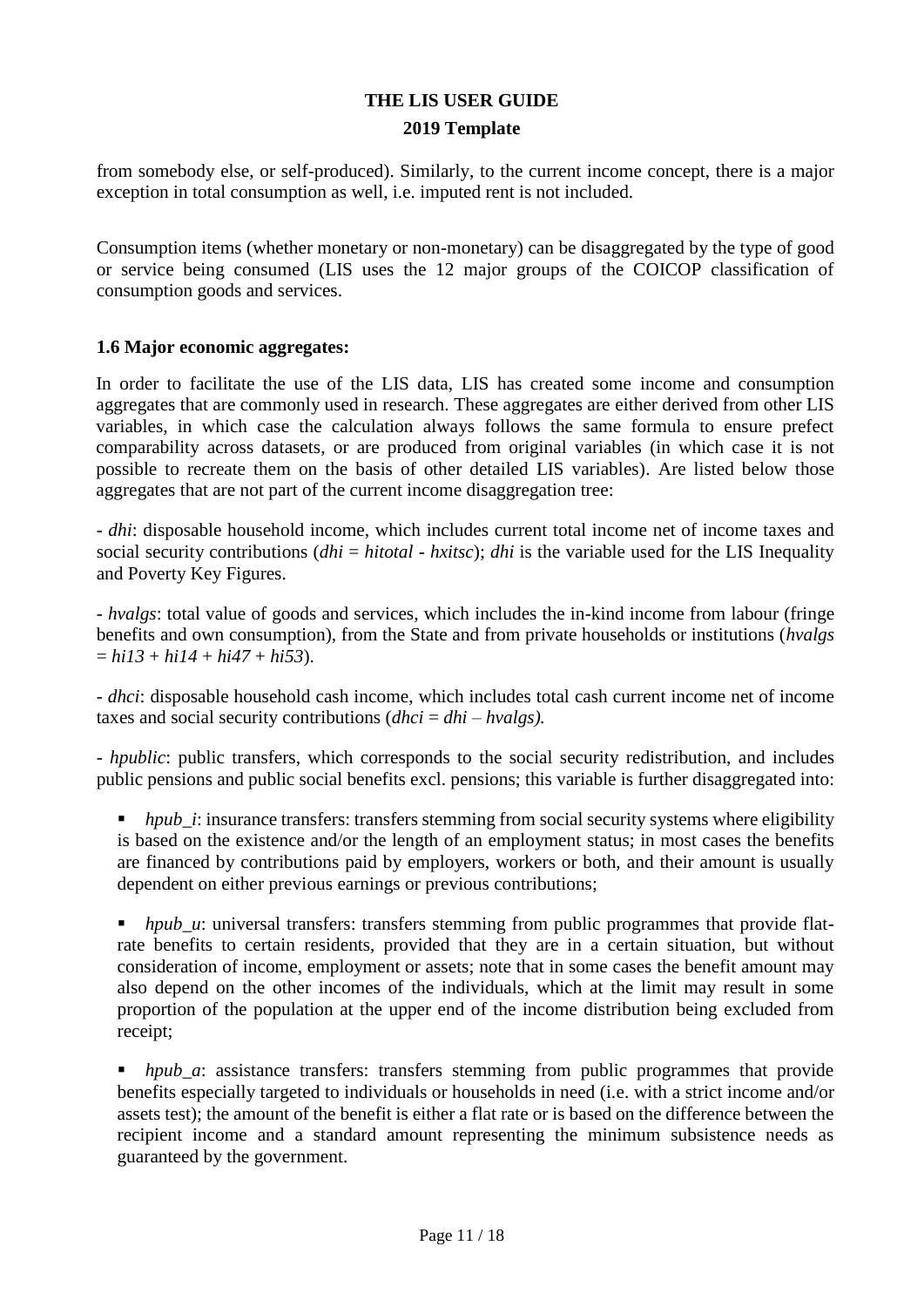### <span id="page-11-0"></span>**2. Other variables**

#### <span id="page-11-1"></span>**2.1 Technical variables**

Technical variables consist of file identifiers, dataset level information, weights and imputation flags.

*File identifiers and dataset-level information* - Each file contains unique identifiers of its observations (*hid* for the H-level file and both *hid* and *pid* for the P-level file). In addition, in both files there is a series of dataset-level variables that provide information about the dataset and that are useful when working with multiple datasets (*did*, *dname*, *name*, *iso2*, *iso3*, *country*, *wave*, *year, currency* and *grossnet*).

*Weights -* There are two sets of weights that are always existing both at the household and at the individual level: the main weights that inflate to total population (*hpopwgt* and *ppopwgt*) and the normalised weights (*hwgt* and *pwgt*). In addition, variables *hwgta* and *pwgta* report additional household/individual level weight in case only part of the household sample has been selected for some variables and the data provider calculated a special weight for that subsample.

*Imputation flags* - Variables *fhimpu* and *fpimpu* flag household or individuals in case the incomes have been substantially imputed by the data provider; this typically flags cases where a household or an individual did not report a large section or the totality of the income, which was then partially or totally imputed by the data provider.

#### <span id="page-11-2"></span>**2.2 Geography and Housing variables**

These variables are all household level variables and report geographic as well as dwelling information.

*Geographical characteristics* contain country-specific information about the locality in which the household resides, the geographical/administrative region, as well as indications about the population density or type of area. On the basis of these country-specific variables, LIS has created a dichotomous indicator for rural areas (*rural*) trying to keep as much as possible the country-specific definition of rural areas.

Dwelling characteristics contain information about the dwelling that is the principal residence of the household: the tenure (owned versus not owned) and the type of dwelling (house versus multi-unit residential building or other type of dwelling).

#### <span id="page-11-3"></span>**2.3 Household composition and living arrangements**

These variables contain household level information about the composition of the household and individual level information about living arrangements of household members.

*Household composition* variables are generally derived from individual level demographic and living arrangement variables (this is not true for those few surveys where individual level information was not available for all household members).

*Living arrangement* variables include the relationship of each household member to the head of the household, as well as indications on whether the household members have a cohabiting partner, or whether they live in the same household as their partner, parents or children. Please note that the *household head* is usually chosen by the data provider, and its definition differ across datasets (main income earner, person most knowledgeable about the budgetary situation of the household, eldest person, person responsible for the dwelling contract, or simply self-defined by the respondents, etc.). Whereas the relationship to the household head is typically available for all household members (with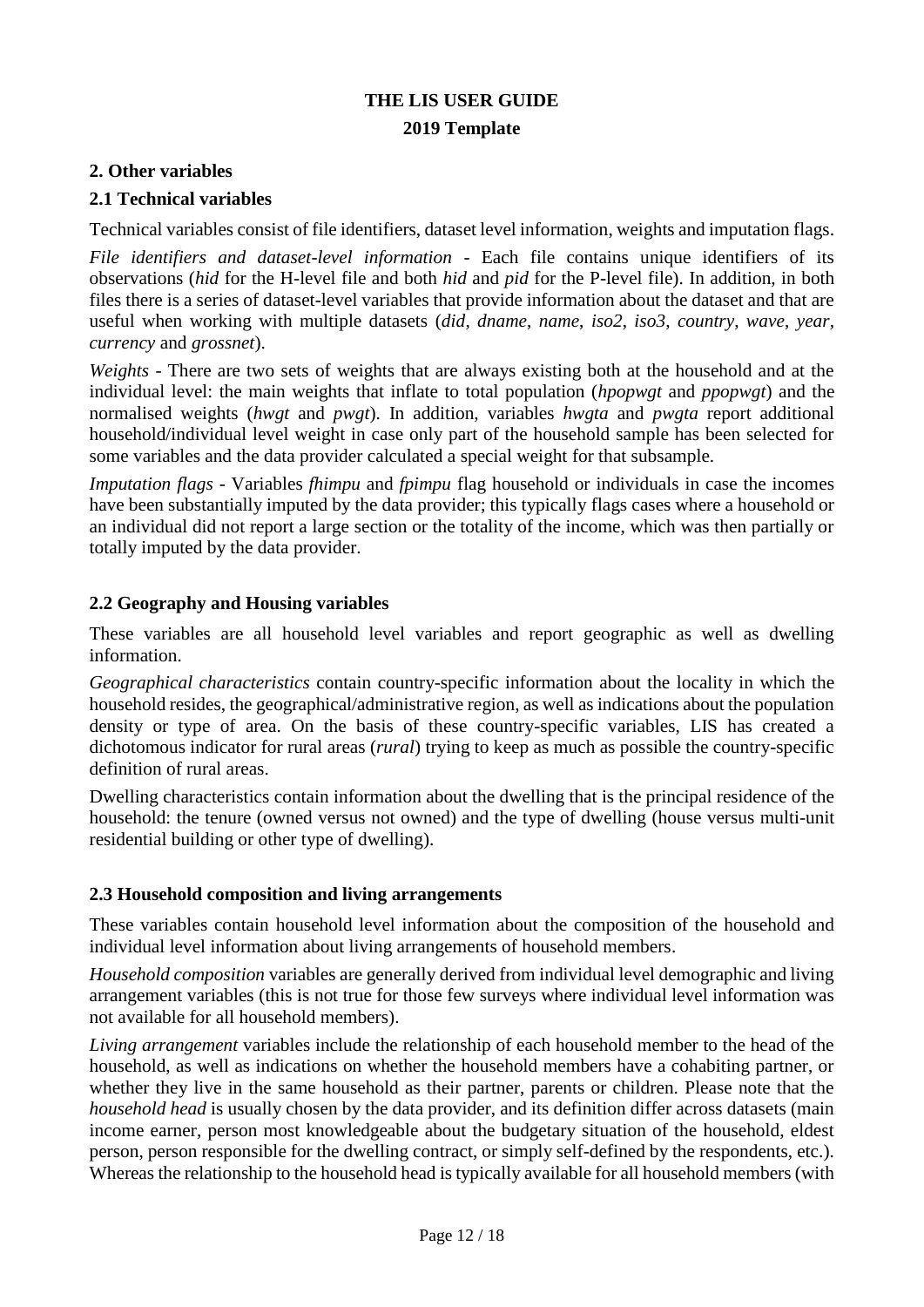some major exception for the data from early years), the presence of a partner, parents or children is often available only for household head (and implicitly his/her partner when there is one).

### <span id="page-12-0"></span>**2.4 Socio-demographic variables**

These variables are all individual level variables and report the major socio-demographic characteristics of the household members. They are split into four major blocks: demographic characteristics, immigration, health and education.

### a) Demographic characteristics

These refer to the age, gender and marital status (both *de facto* and *de jure*) of the household members. *De facto* marital status (reported both in a detailed categorical variable and a summary dichotomous one) refers to the married or cohabiting situation, and is by definition independent from (even though most often coinciding with) the living arrangements (as reported in the variable *partner*). Age and gender are always available for the totality of the sample (with the exception of some earlier datasets for which individual characteristics were only collected for head and spouse, for adults, or up to a certain number of adults). Marital status is usually available for adults only, except for countries where is customary to marry at early ages.

### b) Immigration

These variables are intended to identify the immigrant minorities resident in a given country. They include information on citizenship, country of birth, duration of stay in the country (since arrival), ethnicity/race, previous place of residence and other relevant country-specific immigration characteristics (such as mother tongue, religion, etc. that could be the content of *immigr\_c*), and are summarized in a summary dichotomous variable (*immigr*), created by LIS on the basis of the available information (see the definition of the *immigr* variable in METIS for a precise indication of the rules used for its construction).

### c) Health

Any available information about disability status has been used to create a dichotomous variable (*disabled*) to identify persons with disabilities/chronic diseases that limit them in their daily activities. Additional information on health is provided in the country specific variable *health\_c* that includes mostly subjective health status measured on a scale from poor to excellent.

### d) Education

Education variables include information about highest education level achieved by a person, total years of education, as well as an indication of whether the person is currently enrolled in education and some additional education-related information.

The *highest education level* as provided by the data provider is reported in variable *educ\_c*; ideally, this refers to the highest completed level, but in some cases, it might refer to the highest attended level. Variable *educlev* contains the highest education level harmonised according to the 8 major groups of the Standard Classification of Education (ISCED) 2011. Finally, variable *educ* provides a 3-category classification of highest completed education (fully derived from the *educlev* variable),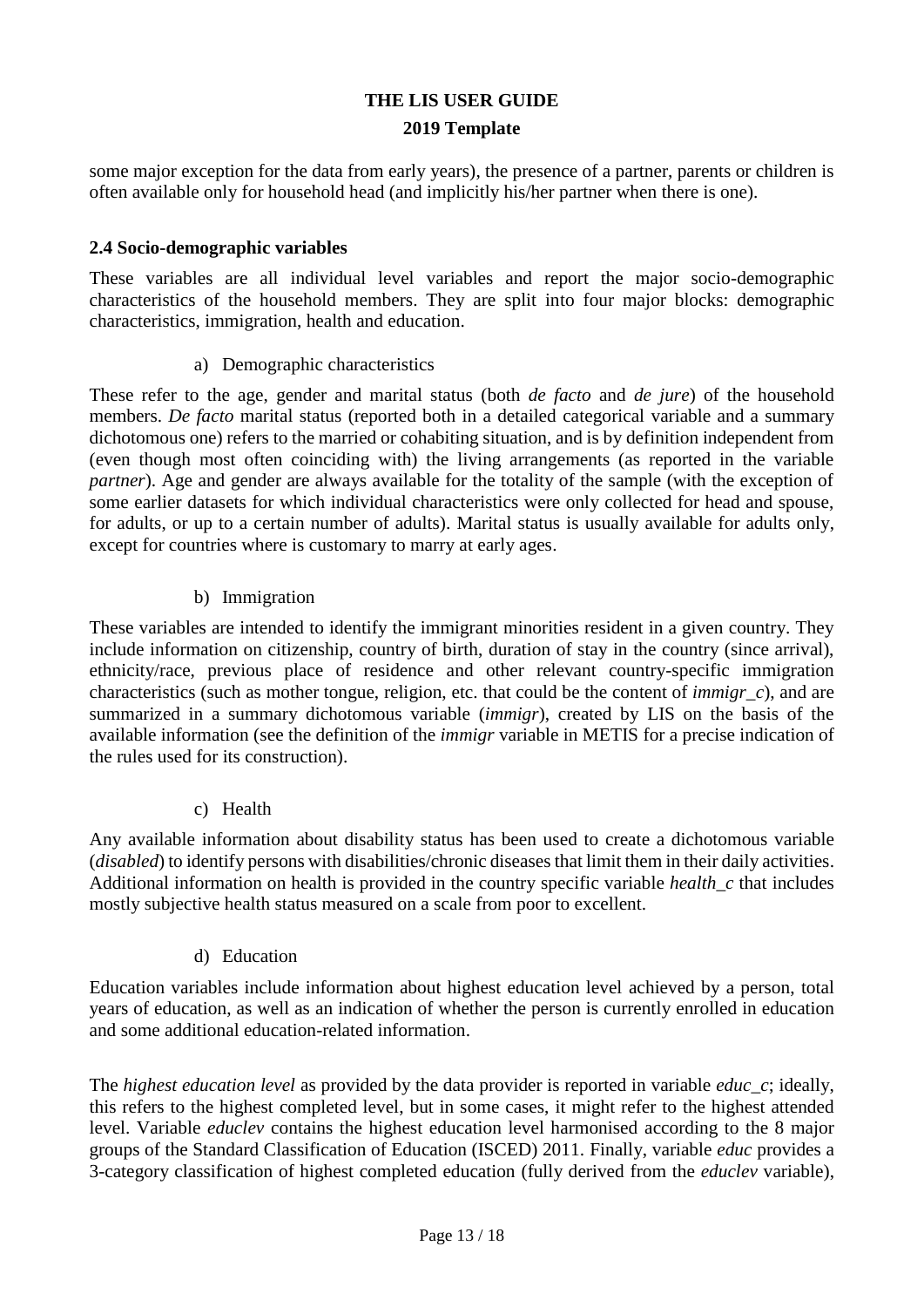where low stands for less than upper secondary (corresponding to ISCED levels 0, 1 or 2), medium for upper secondary and postsecondary non-tertiary (completed ISCED levels 3 or 4) and high for tertiary (completed ISCED levels 5 to 8). See Appendix for details about ISCED.

The number of education years (*edyrs*) has been derived from the highest completed level according to the average duration of each cycle in a first stage (see variable definition in METIS for more details) and when additional information will be available in the original data the variable will be filled with more details. The *illiterate* dummy flags individuals who cannot read and write in any language. Country-specific information about the education level of the mother and the father of the household members is also provided.

### <span id="page-13-0"></span>**2.5 Labour market information**

These variables report the major labour market characteristics of the household members (all are individual level variables with the exception of *farming* which is at the household level). They are split into two major blocks: labour market activity and characteristics of the main job.

a) Labour market activity

This section reports variables about the labour activity status, as well as information about informality, employment intensity and work experience.

*Labour activity status* is reported in the labour force status variable (*lfs*), which aims at capturing the main current activity status. If the current main activity status is not available, the main activity status in the income reference time will be used. In case the latter is not available either, the employment status according to ILO criteria in current period will be used instead (dataset-specific notes in METIS inform about the exact situation in each dataset). The labour force status distinguishes between the employed (those for whom work is the main activity during the current period), unemployed (job seekers) and not in labour force (inactives). Among those not in labour force the variable distinguishes between those retired from a job or business, disabled, those enrolled in education and homemakers. The concept of main activity is generally defined in the original data (typically it will be self-assessed by the respondent, following some instructions such as "the activity at which you spend the most time", but it may be asked without any precise guidelines).

The dummy variable *emp* (fully derived from *lfs*) provides an employment flag that is existing in most datasets and that is mostly consistent with the job characteristics variables. On the other hand, the dummy *emp\_ilo* (which flags individuals employed according to the ILO criteria) is filled only when the information was available in the original data. Are considered ILO employed persons who worked for at least one hour for pay or profit in the short reference period or had a job but did not work in the short reference period due to temporary absence from the job because of sickness, maternity leave, holidays, etc. or due the nature of their working time arrangement, such as shift work, etc.

Please note that activity status variables are typically defined only for those persons who answered the labour market individual questionnaire (adult persons for most datasets). The only household level variable of this section (*farming*) flags the households that are carrying out farming activity (crops and/or livestock).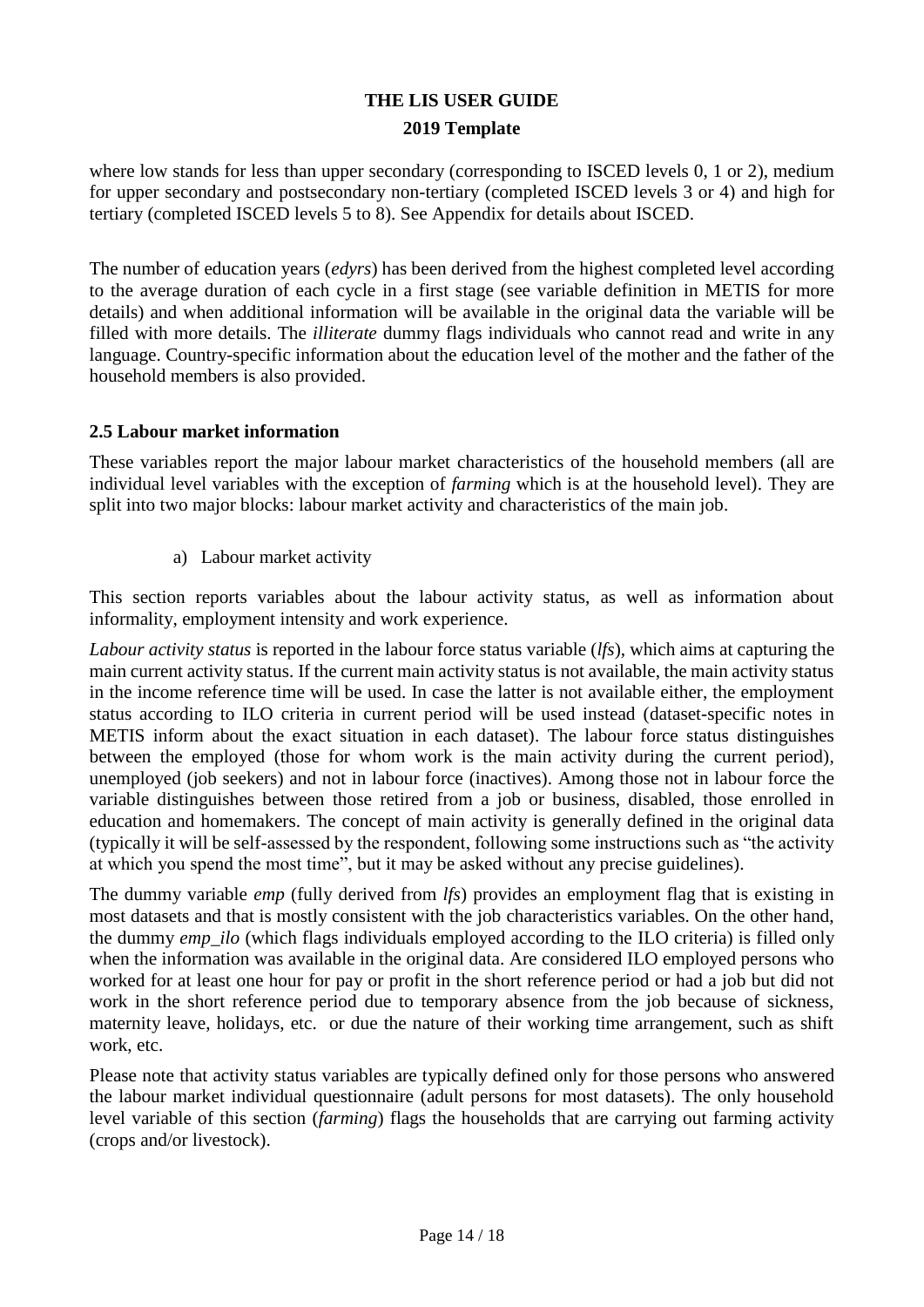Of particular importance for the lower and middle income countries, the *informal* dummy aims to capture information about the involvement in the informal sector. For employees, this could refer to a situation where they work without a working contract or they do not contribute to the social security system, they work in an unregistered business, they do not beneficiate of legal rights (right to pension, paid leave, etc.) or their wage is under-declared. For the self-employed, this could refer to a situation where they own an unregistered business when the legislation in the country requires them to register it, they do not pay taxes and/or contributions if they have to pay them. Those who produce goods and services only for their own consumption are not included in the definition of informality of this variable.

*Several measures of overall employment intensity* include indicators of multiple jobs holder (*secjob*), the number of hours worked per week (*hourstot*) and number of weeks worked in a year (*weeks*). On the basis of the number of weeks and hours worked, LIS then creates an overall full-year full-time dichotomous variable (*fyft*). There is also a dummy that flags parents in maternity/adoption or parental leave (*parleave*).

Please note that different employment intensity variables are defined for different groups of the population: variables about hours worked and multiple job indicator refer to the present situation, and are hence defined only for persons who currently work (as from the EMP dummy variable); on the other hand, variables about weeks worked during the year and full-year full-time indicator, refer to the situation over a longer reference period (usually the income year), and are hence defined for all persons who were eligible to answer the labour market individual questionnaire (usually all adults), whether they are currently working or not. As a result, for a person who is not currently employed weekly hours will not be reported (the variable will be set to missing), whereas annual weeks will be reported (at either zero if the person did not work during the whole reference year, or any positive number if the person worked at some point during the year).

Finally, variable *wexptl* refers to the overall work experience, with indication of the existence of such experience, as well as its duration (total years of total work experience). This variable is typically defined for the same group of persons for which the labour status variable is defined (mostly adults).

b) Characteristics of the main job

These variables report the most important job characteristics for the main job of every employed individual. They include the status in employment (dependent employee versus self-employment), the industry, the occupation, the sector of employment (private versus public), duration of the employment (permanent/long-term versus short-term contract), the work intensity (weekly hours worked), and an indication of the income level (as indicated by the hourly wage rate).

All the job characteristics variables are fully standardised, when possible referring to existing international classifications (see Appendix for a description of those standard classifications). In addition, occupation and industry are also available in country-specific format (*occ1\_c* and *ind1\_c*), which report the classifications at the most detailed level available in the original data.

Job characteristics variables for the main job are defined only for persons who currently have a job /typically those employed in *emp*).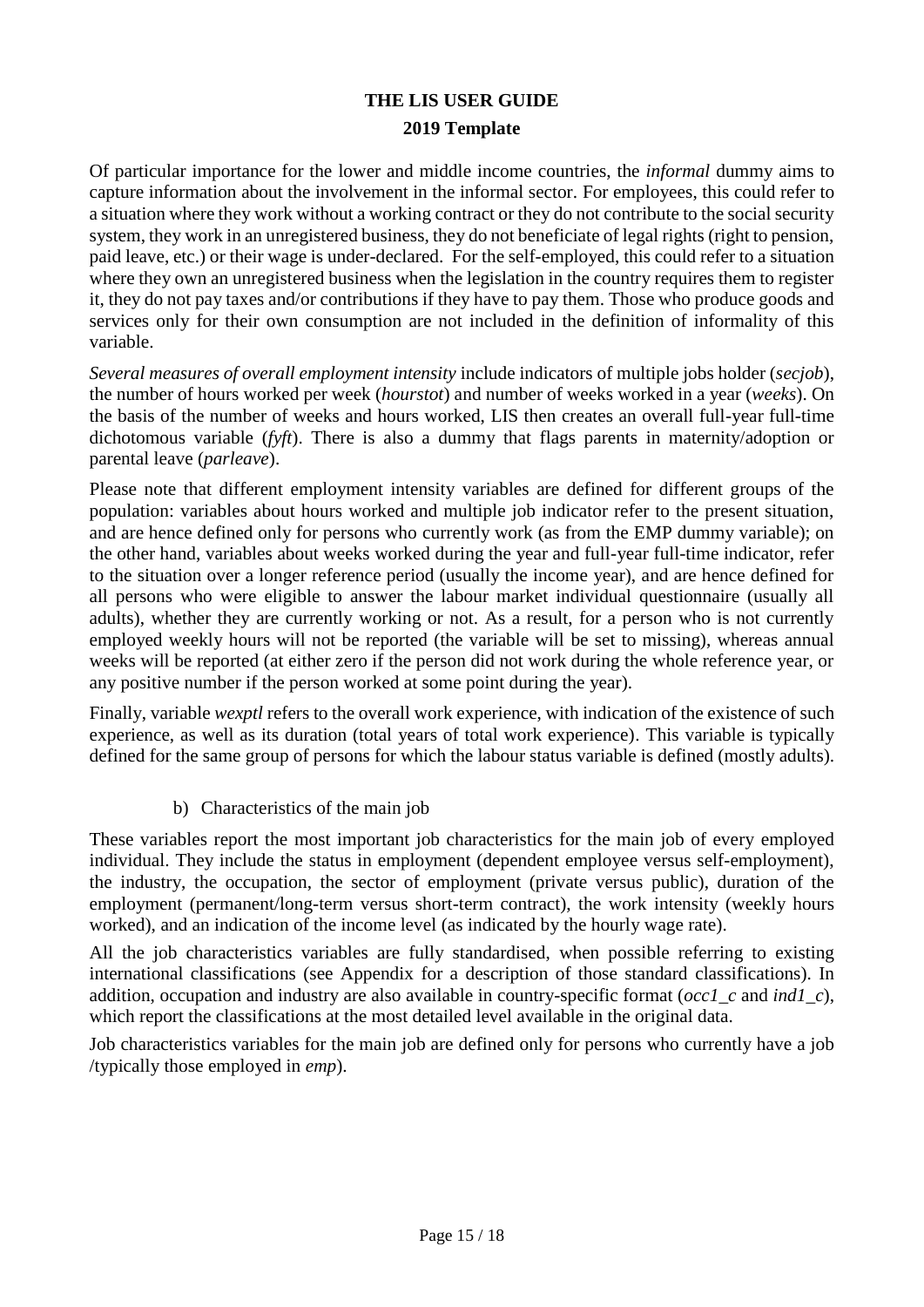# <span id="page-15-0"></span>**Appendix A: Acronyms**

### *ISO-3166 (Codes for the representation of names of countries and their subdivisions)*

A three-part [geographic coding](http://en.wikipedia.org/wiki/Geographic_coding) [standard](http://en.wikipedia.org/wiki/Standardization) for [coding](http://en.wikipedia.org/wiki/Code) the names o[f countries](http://en.wikipedia.org/wiki/Country) an[d dependent areas,](http://en.wikipedia.org/wiki/Dependent_area) and the principal [subdivisions](http://en.wikipedia.org/wiki/Country_subdivision) thereof, published by the [International Organization for](http://en.wikipedia.org/wiki/International_Organization_for_Standardization)  [Standardization](http://en.wikipedia.org/wiki/International_Organization_for_Standardization) (ISO). LIS uses the two-letter country codes of ISO-3166 (ISO 3166-1-alpha-2 code).

### *[NUTS](http://epp.eurostat.ec.europa.eu/portal/page/portal/nuts_nomenclature/introduction) (Nomenclature of territorial units for statistics)*

The NUTS classification is a hierarchical system for dividing up the economic territory of the EU for the purpose of:

- The collection, development and harmonisation of EU regional statistics.
- Socio-economic analyses of the regions:
	- o NUTS 1: major socio-economic regions
	- o NUTS 2: basic regions for the application of regional policies
	- o NUTS 3: small regions for specific diagnoses
- Framing of EU regional policies.

### *[ISCED 2011](http://uis.unesco.org/sites/default/files/documents/international-standard-classification-of-education-isced-2011-en.pdf) (International Standard Classification of Education, 2011)*

Adopted in November 2011, the current ISCED 2011 replaces ISCED 1997 (see below) with improved definitions for types of education and an updated framework for the comparative analysis of educational levels across countries. The detailed classification contains 3 digits coding of each level, however for the construction of our EDUCLEV variable we use only first digit levels as follows:

ISCED level 0 – Early childhood education

ISCED level 1 – Primary education

ISCED level 2 – Lower secondary education

ISCED level 3 – Upper secondary education

ISCED level 4 – Post-secondary non-tertiary education

ISCED level 5 – Short-cycle tertiary education

ISCED level 6 – Bachelor's or equivalent level

ISCED level 7 – Master's or equivalent level

ISCED level 8 – Doctoral or equivalent level

### *[ISCED 1997](http://www.unesco.org/education/information/nfsunesco/doc/isced_1997.htm) (International Standard Classification of Education, 1997)*

ISCED 1997 was designed by UNESCO to allow comparisons of educational attainment based on levels and fields of education. Adopted in 1997, it replaces the original ISCED (1978). The following broad classifications are used in ISCED 1997:

- 0 Pre-primary education
- 1 Primary education; first stage of basic education
- 2 Lower secondary education; second stage of basic education
- 3 (Upper) secondary education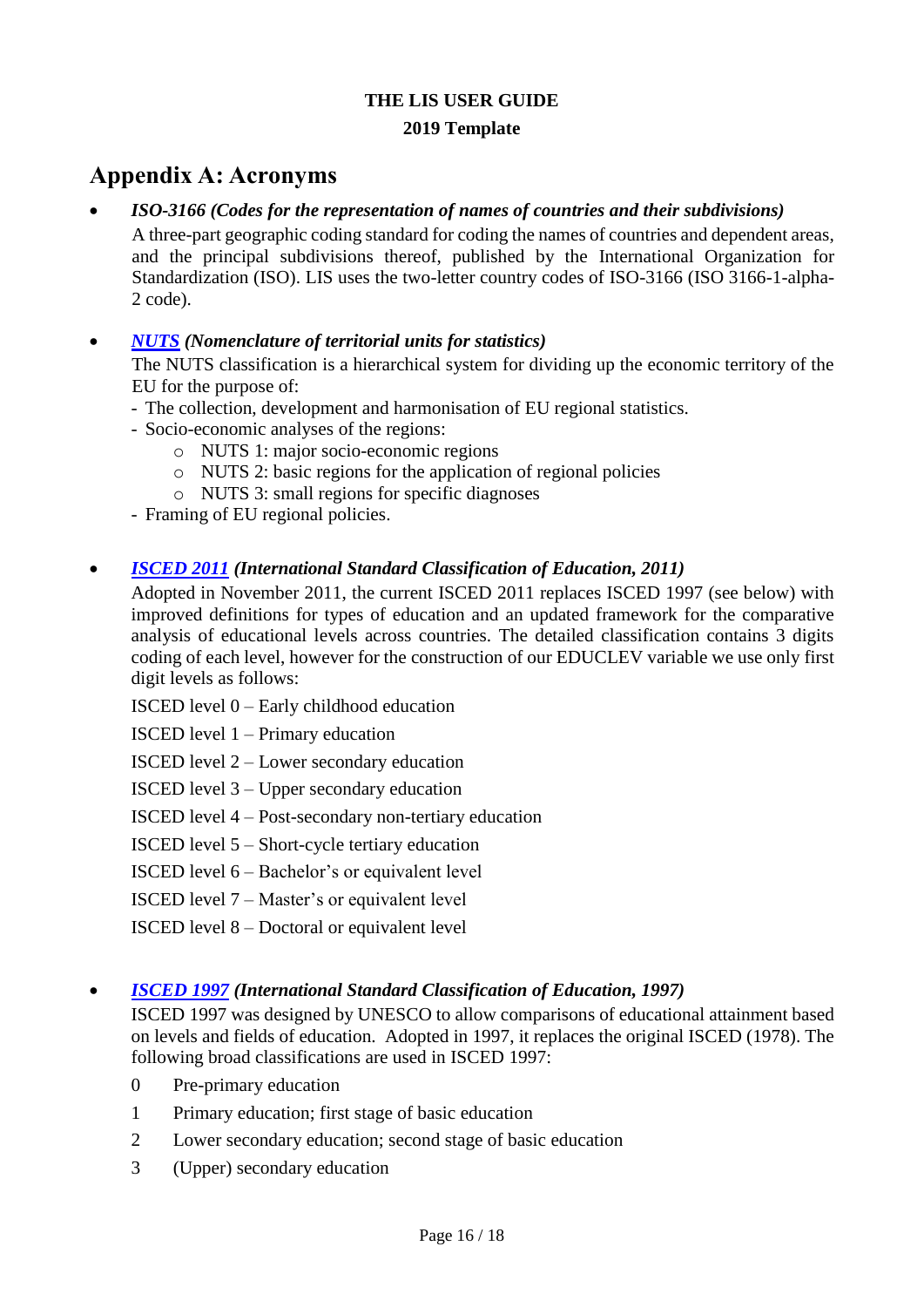- 4 Post-secondary non-tertiary education
- 5 First stage of tertiary education (not leading directly to an advanced research qualification)
- 6 Second stage of tertiary education (leading to an advanced research qualification)

The groups are further broken down by (1) duration of the program; (2) the type of subsequent education or type of labour market positions for which they prepare graduates; and (3) the degree to which the program is specifically oriented towards a specific class of occupations or trades.

### *[ILO](http://www.ilo.org/public/english/about/index.htm) (Industrial Labour Organization)*

The International Labour Organization is the UN specialized agency that seeks the promotion of social justice and internationally-recognized human and labour rights. It was founded in 1919 and is the only surviving major creation of the Treaty of Versailles, which brought the League of Nations into being. It became the first specialized agency of the UN in 1946.

The ILO formulates international labour standards in the form of Conventions and Recommendations setting minimum standards of basic labour rights: freedom of association, the right to organize, collective bargaining, abolition of forced labour, equality of opportunity and treatment, and other standards regulating conditions across the entire spectrum of workrelated issues. It provides technical assistance, primarily in the fields of:

- o vocational training and vocational rehabilitation;
- o employment policy;
- o labour administration;
- o labour law and industrial relations;
- o working conditions;
- o management development;
- o cooperatives;
- o social security;
- o labour statistics and occupational safety and health.

It promotes the development of independent employers' and workers' organizations and provides training and advisory services to those organizations. Within the UN system, the ILO has a unique tripartite structure with workers and employers participating as equal partners with governments in the work of its governing organs.

### *ICSE-93 (International Classification by Status in Employment)*

Adopted in 1993 by the 15th International Conference of Labour Statisticians, the ICSE-93 classifies employment status into the following groups:

- o employees, among whom countries may need and be able to distinguish "employees with stable contracts" (including "regular employees");
- o employers;
- o own-account workers;
- o members of producers' cooperatives;
- o contributing family workers; and
- o workers not classifiable by status.

ICSE-93 supersedes the original ISCE-58 (1957).